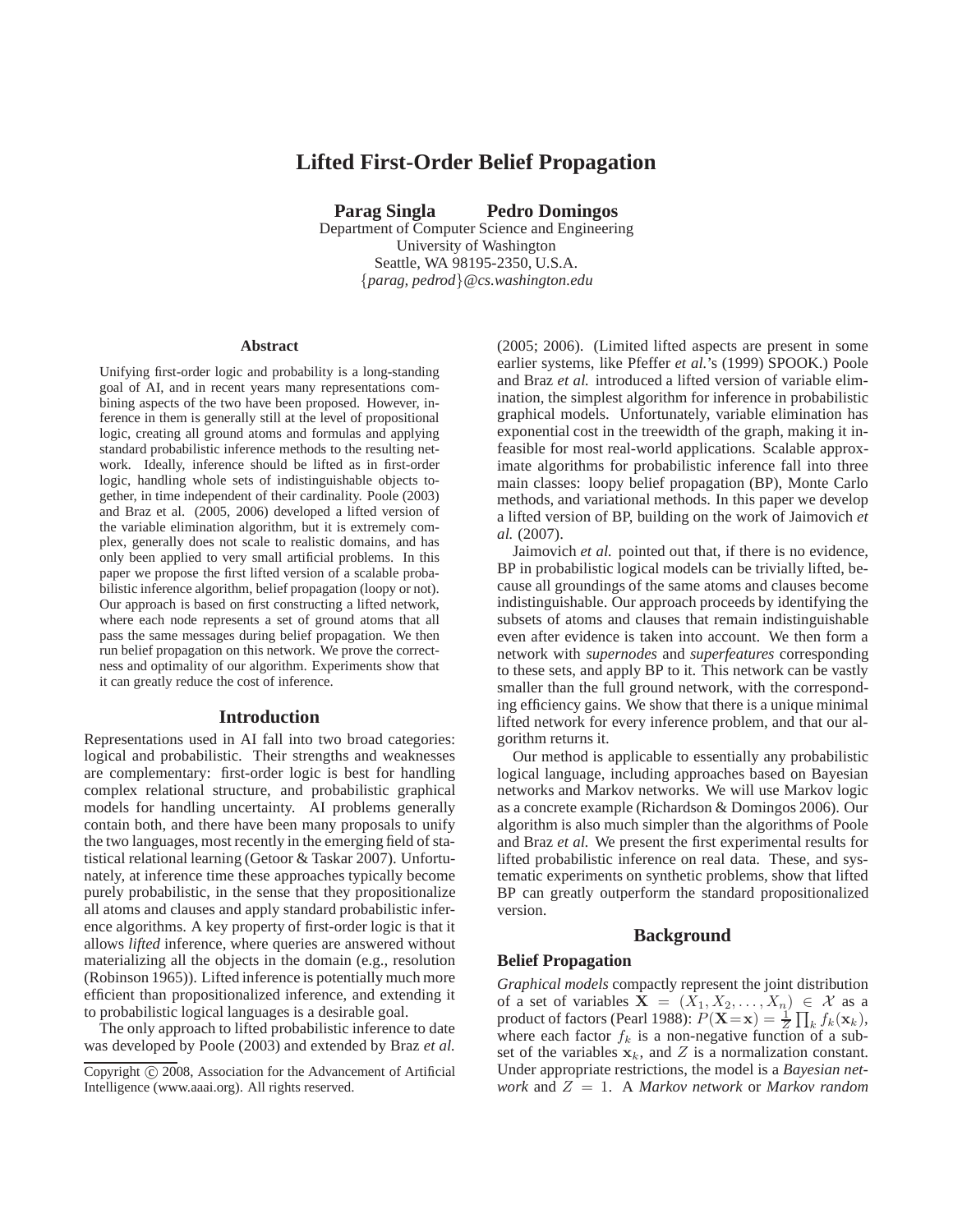Table 1: Example of a Markov logic network. Free variables are implicitly universally quantified.

| English                              | First-Order Logic                                      | Weight |
|--------------------------------------|--------------------------------------------------------|--------|
| Most people don't smoke.             | $\neg$ Smokes $(x)$                                    | 14     |
| Most people don't have cancer.       | $\neg \texttt{Cancer}(x)$                              | 2.3    |
| Most people aren't friends.          | $\neg$ Friends $(x, y)$                                | 4.6    |
| Smoking causes cancer.               | $Smokes(x) \Rightarrow Cancer(x)$                      | 1.5    |
| Friends have similar smoking habits. | $Smokes(x) \wedge Friends(x, y) \Rightarrow Smokes(y)$ |        |

*field* can have arbitrary factors. As long as  $P(X=x) > 0$ for all  $x$ , the distribution can be equivalently represented as a *log-linear model:*  $P(\mathbf{X} = \mathbf{x}) = \frac{1}{Z} \exp\left(\sum_i w_i g_i(\mathbf{x})\right)$ , where the *features*  $g_i(\mathbf{x})$  are arbitrary functions of (a subset of) the state.

Graphical models can be represented as *factor graphs* (Kschischang, Frey, & Loeliger 2001). A factor graph is a bipartite graph with a node for each variable and factor in the model. (For convenience, we will consider one factor  $f_i(\mathbf{x}) = \exp(w_i g_i(\mathbf{x}))$  per feature  $g_i(\mathbf{x})$ , i.e., we will not aggregate features over the same variables into a single factor.) Variables and the factors they appear in are connected by undirected edges.

The main inference task in graphical models is to compute the conditional probability of some variables (the query) given the values of some others (the evidence), by summing out the remaining variables. This problem is #P-complete, but becomes tractable if the graph is a tree. In this case, the marginal probabilities of the query variables can be computed in polynomial time by *belief propagation*, which consists of passing messages from variable nodes to the corresponding factor nodes and vice-versa. The message from a variable  $x$  to a factor  $f$  is

$$
\mu_{x \to f}(x) = \prod_{h \in nb(x) \setminus \{f\}} \mu_{h \to x}(x) \tag{1}
$$

where  $nb(x)$  is the set of factors x appears in. The message from a factor to a variable is

$$
\mu_{f \to x}(x) = \sum_{\sim \{x\}} \left( f(\mathbf{x}) \prod_{y \in nb(f) \setminus \{x\}} \mu_{y \to f}(y) \right) \tag{2}
$$

where  $nb(f)$  are the arguments of f, and the sum is over all of these except  $x$ . The messages from leaf variables are initialized to 1, and a pass from the leaves to the root and back to the leaves suffices. The (unnormalized) marginal of each variable x is then given by  $\prod_{h \in nb(x)} \mu_{h \to x}(x)$ . Evidence is incorporated by setting  $f(\mathbf{x}) = 0$  for states x that are incompatible with it. This algorithm can still be applied when the graph has loops, repeating the message-passing until convergence. Although this *loopy* belief propagation has no guarantees of convergence or of giving the correct result, in practice it often does, and can be much more efficient than other methods. Different schedules may be used for message-passing. Here we assume *flooding*, the most widely used and generally best-performing method, in which messages are passed from each variable to each corresponding factor and back at each step (after initializing all variable messages to 1).

Belief propagation can also be used for exact inference in arbitrary graphs, by combining nodes until a tree is obtained, but this suffers from the same combinatorial explosion as variable elimination.

## **Markov Logic**

First-order probabilistic languages combine graphical models with elements of first-order logic, by defining template features that apply to whole classes of objects at once. A simple and powerful such language is *Markov logic* (Richardson & Domingos 2006). A *Markov logic network*  $(MLN)$  is a set of weighted first-order clauses.<sup>1</sup> Together with a set of constants representing objects in the domain of interest, it defines a Markov network with one node per ground atom and one feature per ground clause. The weight of a feature is the weight of the first-order clause that originated it. The probability of a state x in such a network is given by  $P(\mathbf{x}) = \frac{1}{Z} \exp\left(\sum_i w_i g_i(\mathbf{x})\right) = \frac{1}{Z} \prod_i f_i(\mathbf{x}),$ where  $w_i$  is the weight of the *i*th clause,  $g_i = 1$  if the *i*th clause is true, and  $g_i = 0$  otherwise. Table 1 shows an example of a simple MLN representing a standard social network model. In a domain with two objects Anna and Bob, ground atoms will include Smokes(Anna), Cancer(Bob), Friends(Anna, Bob), etc. States of the world where more smokers have cancer, and more pairs of friends have similar smoking habits, are more probable.

Inference in Markov logic can be carried out by creating the ground network and applying belief propagation to it, but this can be extremely inefficient because the size of the ground network is  $O(d^{\tilde{c}})$ , where d is the number of objects in the domain and  $c$  is the highest clause arity. In the next section we introduce a better, lifted algorithm for inference. Although we focus on Markov logic for simplicity, the algorithm is easily generalized to other representations. Alternatively, they can be translated to Markov logic and the algorithm applied directly (Richardson & Domingos 2006).

#### **Lifted Belief Propagation**

We begin with some necessary definitions. These assume the existence of an MLN M, set of constants C, and evidence database E (set of ground literals). For simplicity, our definitions and explanation of the algorithm will assume that each predicate appears at most once in any given MLN clause. We will then describe how to handle multiple occurrences of a predicate in a clause.

**Definition 1** A *supernode* is a set of groundings of a predicate that all send and receive the same messages at each step

<sup>&</sup>lt;sup>1</sup>In this paper we assume function-free clauses and Herbrand interpretations.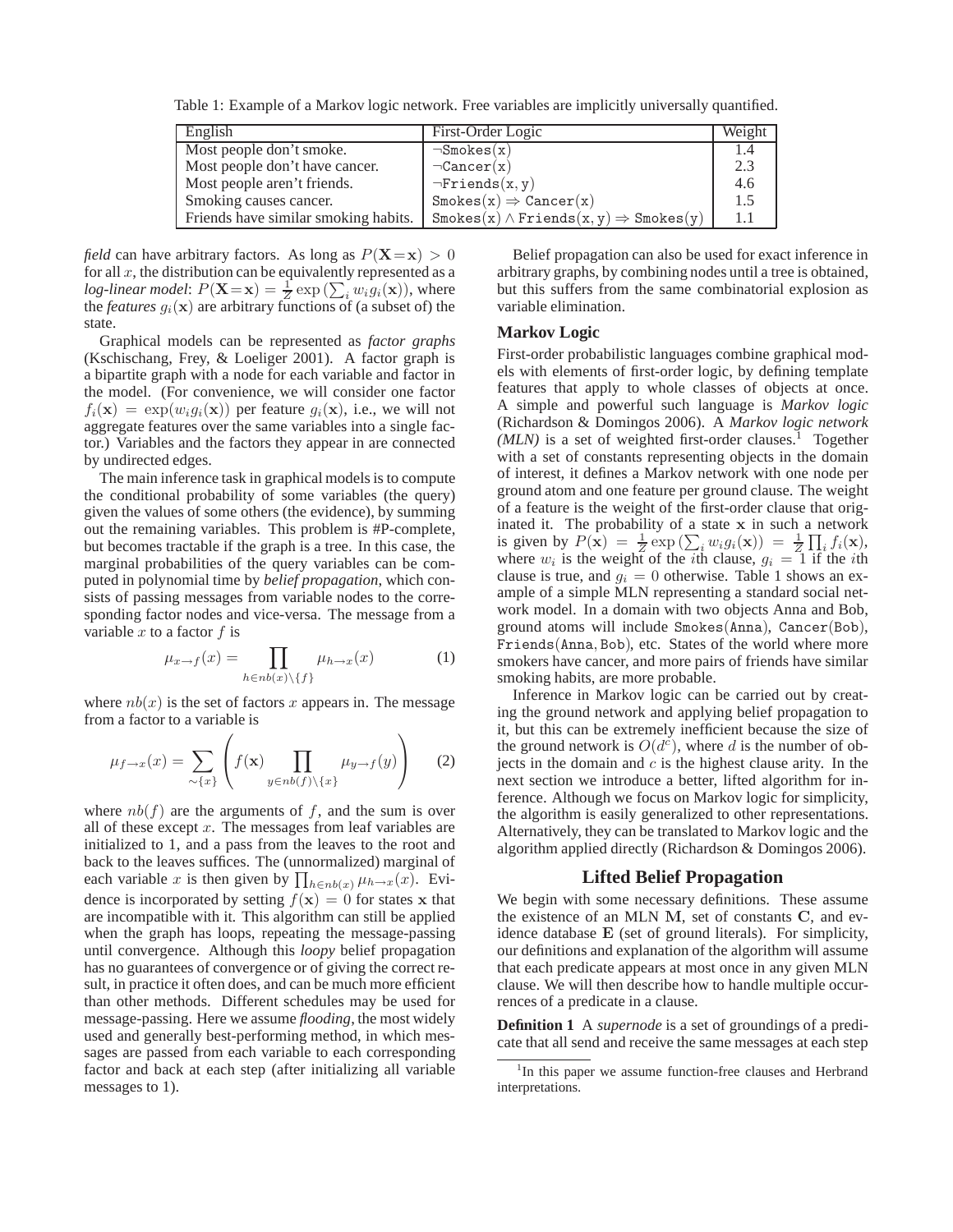of belief propagation, given M, C and E. The supernodes of a predicate form a partition of its groundings.

A *superfeature* is a set of groundings of a clause that all send and receive the same messages at each step of belief propagation, given M, C and E. The superfeatures of a clause form a partition of its groundings.

**Definition 2** A *lifted network* is a factor graph composed of supernodes and superfeatures. The factor corresponding to a superfeature  $g(x)$  is  $exp(wg(x))$ , where w is the weight of the corresponding first-order clause. A supernode and a superfeature have an edge between them iff some ground atom in the supernode appears in some ground clause in the superfeature. Each edge has a positive integer weight. A *minimal lifted network* is a lifted network with the smallest possible number of supernodes and superfeatures.

The first step of lifted BP is to construct the minimal lifted network. The size of this network is  $O(nm)$ , where n is the number of supernodes and m the number of superfeatures. In the best case, the lifted network has the same size as the MLN; in the worst case, as the ground Markov network.

The second and final step in lifted BP is to apply standard BP to the lifted network, with two changes:

- 1. The message from supernode  $x$  to superfeature  $f$  becomes  $\mu^{n(f,x)-1}_{f \to x}$  $\prod_{f\to x}^{n(f,x)-1} \prod_{h\in nb(x)\setminus\{f\}}\mu_{h\to x}(x)^{n(h,x)}$ , where  $n(h,x)$  is the weight of the edge between  $h$  and  $x$ .
- 2. The (unnormalized) marginal of each supernode (and therefore of each ground atom in it) is given by  $\prod_{h \in nb(x)} \mu_{h \to x}^{n(h,x)}$  $\frac{n(n,x)}{h\to x}(x)$ .

The weight of an edge is the number of identical messages that would be sent from the ground clauses in the superfeature to each ground atom in the supernode if BP was carried out on the ground network. The  $n(f, x) - 1$  exponent reflects the fact that a variable's message to a factor excludes the factor's message to the variable.

The lifted network is constructed by (essentially) simulating BP and keeping track of which ground atoms and clauses send the same messages. Initially, the groundings of each predicate fall into three groups: known true, known false and unknown. (One or two of these may be empty.) Each such group constitutes an initial supernode. All groundings of a clause whose atoms have the same combination of truth values (true, false or unknown) now send the same messages to the ground atoms in them. In turn, all ground atoms that receive the same number of messages from the superfeatures they appear in send the same messages, and constitute a new supernode. As the effect of the evidence propagates through the network, finer and finer supernodes and superfeatures are created.

If a clause involves predicates  $R_1, \ldots, R_k$ , and  $N =$  $(N_1, \ldots, N_k)$  is a corresponding tuple of supernodes, the groundings of the clause generated by N are found by joining  $N_1, \ldots, N_k$  (i.e., by forming the Cartesian product of the relations  $N_1, \ldots, N_k$ , and selecting the tuples in which the corresponding arguments agree with each other, and with any corresponding constants in the first-order clause). Conversely, the groundings of predicate  $R_i$  connected to elements of a superfeature  $F$  are obtained by projecting  $F$  onto

Table 2: Lifted network construction.

| function LNC(M, C, E)                                            |
|------------------------------------------------------------------|
| inputs: M, a Markov logic network                                |
| C, a set of constants                                            |
| E, a set of ground literals                                      |
| output: L, a lifted network                                      |
| for each predicate $P$                                           |
| for each truth value $t$ in {true, false, unknown}               |
| form a supernode containing all groundings of $P$                |
| with truth value $t$                                             |
| repeat                                                           |
| <b>for each</b> clause C involving predicates $P_1, \ldots, P_k$ |
| for each tuple of supernodes $(N_1, \ldots, N_k)$ ,              |
| where $N_i$ is a $P_i$ supernode                                 |
| form a superfeature F by joining $N_1, \ldots, N_k$              |
| for each predicate $P$                                           |
| for each superfeature $F$ it appears in                          |
| $S(P, F) \leftarrow$ projection of the tuples in F down to       |
| the variables in $P$                                             |
| for each tuple s in $S(P, F)$                                    |
| $T(s, F) \leftarrow$ number of F's tuples that were              |
| projected into s                                                 |
| $S(P) \leftarrow \bigcup_F S(P, F)$                              |
| form a new supernode from each set of tuples in $S(P)$           |
| with the same $T(s, F)$ counts for all F                         |
| until convergence                                                |
| add all current supernodes and superfeatures to L                |
| for each supernode $N$ and superfeature $F$ in $L$               |
| add to L an edge between N and F with weight $T(s, F)$           |
| return L                                                         |

the arguments it shares with  $R_i$ . Lifted network construction thus proceeds by alternating between two steps:

- 1. Form superfeatures by doing joins of their supernodes.
- 2. Form supernodes by projecting superfeatures down to their predicates, and merging atoms with the same projection counts.

Pseudo-code for the algorithm is shown in Table 2. The projection counts at convergence are the weights associated with the corresponding edges.

To handle clauses with multiple occurrences of a predicate, we keep a tuple of edge weights, one for each occurrence of the predicate in the clause. A message is passed for each occurrence of the predicate, with the corresponding edge weight. Similarly, when projecting superfeatures into supernodes, a separate count is maintained for each occurrence, and only tuples with the same counts for all occurrences are merged.

**Theorem 1** Given an MLN M, set of constants C and set of ground literals E, there exists a unique minimal lifted network  $L^*$ , and algorithm LNC(M, C, E) returns it. Belief propagation applied to  $L^*$  produces the same results as belief propagation applied to the ground Markov network generated by M and C.

*Proof.* We prove each part in turn.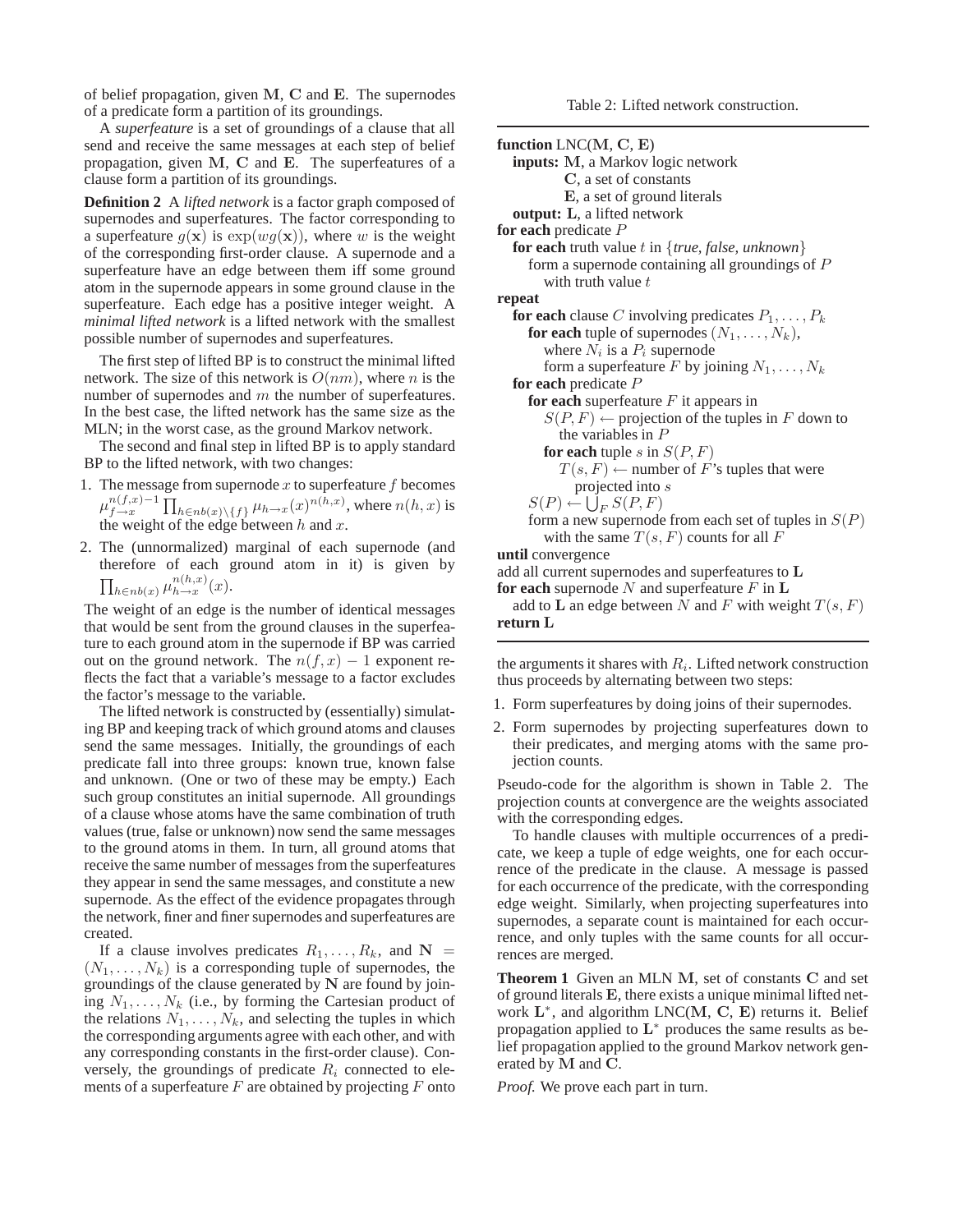The uniqueness of  $L^*$  is proved by contradiction. Suppose there are two minimal lifted networks  $L_1$  and  $L_2$ . Then there exists a ground atom  $a$  that is in supernode  $N_1$  in  $L_1$ and in supernode  $N_2$  in  $\mathbf{L}_2$ , and  $N_1 \neq N_2$ ; or similarly for some superfeature c. Then, by Definition 1, all nodes in  $N_1$ send the same messages as  $a$  and so do all nodes in  $N_2$ , and therefore  $N_1 = N_2$ , resulting in a contradiction. A similar argument applies to c. Therefore there is a unique minimal lifted network L<sup>\*</sup>.

We now show that LNC returns  $L^*$  in two subparts:

- 1. The network  $L_i$  obtained by LNC at any iteration i is no finer than  $L^*$  in the sense that, if two ground atoms are in different supernodes in  $L_i$ , they are in different supernodes in  $L^*$ , and similarly for ground clauses.
- 2. LNC converges in a finite number of iterations to a network **L** where all ground atoms (ground clauses) in a supernode (superfeature) receive the same messages during ground BP.

The claim follows immediately from these two statements, since if L is no finer than  $L^*$  and no coarser, it must be  $L^*$ .

For subpart 1, it is easy to see that if it is satisfied by the atoms at the  $i$ th iteration, then it is also satisfied by the clauses at the ith iteration. Now, we will prove subpart 1 by induction. Clearly, it is true at the start of the first iteration. Suppose that a supernode  $N$  splits into  $N_1$ and  $N_2$  at the *i*th iteration. Let  $a_1 \in N_1$  and  $a_2 \in N_2$ . Then there must be a superfeature  $F$  in the *i*th iteration such that  $T(a_1, F) \neq T(a_2, F)$ . Since  $\mathbf{L}_i$  is no finer than  $\mathbf{L}^*$ , there exist superfeatures  $F_j$  in  $\mathbf{L}^*$  such that  $F = \bigcup_j F_j$ . Since  $T(a_1, F) \neq T(a_2, F)$ ,  $\exists j$   $T(a_1, F_j) \neq T(a_2, F_j)$ , and therefore  $a_1$  and  $a_2$  are in different supernodes in  $\mathbf{L}^*$ . Hence  $\mathbf{L}_{i+1}$  is no finer than  $\mathbf{L}^*$ , and by induction this is true at every iteration.

We prove subpart 2 as follows. In the first iteration each supernode either remains unchanged or splits into finer supernodes, because each initial supernode is as large as possible. In any iteration, if each supernode remains unchanged or splits into finer supernodes, each superfeature also remains unchanged or splits into finer superfeatures, because splitting a supernode that is joined into a superfeature necessarily causes the superfeature to be split as well. Similarly, if each superfeature remains unchanged or splits into finer superfeatures, each supernode also remains unchanged or splits into finer supernodes, because (a) if two nodes are in different supernodes they must have different counts from at least one superfeature, and (b) if two nodes have different counts from a superfeature, they must have different counts from at least one of the finer superfeatures that it splits into, and therefore must be assigned to different supernodes.

Therefore, throughout the algorithm supernodes and superfeatures can only remain unchanged or split into finer ones. Because there is a maximum possible number of supernodes and superfeatures, this also implies that the algorithm converges in a finite number of iterations. Further, no splits occur iff all atoms in each supernode have the same counts as in the previous iteration, which implies they receive the same messages at every iteration, and so do all clauses in each corresponding superfeature.

The proof that BP applied to L gives the same results as BP applied to the ground network follows from Definitions 1 and 2, the previous parts of the theorem, modifications 1 and 2 to the BP algorithm, and the fact that the number of identical messages sent from the ground atoms in a superfeature to each ground atom in a supernode is the cardinality of the projection of the superfeature onto the supernode.  $\Box$ 

Clauses involving evidence atoms can be simplified (false literals and clauses containing true literals can be deleted). As a result, duplicate clauses may appear, and the corresponding superfeatures can be merged. This will typically result in duplicate instances of tuples. Each tuple in the merged superfeature is assigned a weight  $\sum_i m_i w_i$ , where  $m_i$  is the number of duplicate tuples resulting from the *i*th superfeature and  $w_i$  is the corresponding weight. During the creation of supernodes,  $T(s, F)$  is now the number of  $F$  tuples projecting into  $s$  multiplied by the corresponding weight. This can greatly reduce the size of the lifted network. When no evidence is present, our algorithm reduces to the one proposed by Jaimovich *et al.* (2007).

An important question remains: how to represent supernodes and superfeatures. Although this does not affect the space or time cost of belief propagation (where each supernode and superfeature is represented by a single symbol), it can greatly affect the cost of constructing the lifted network. The simplest option is to represent each supernode or superfeature *extensionally* as a set of tuples (i.e., a relation), in which case joins and projections reduce to standard database operations. However, in this case the cost of constructing the lifted network is similar to the cost of constructing the full ground network, and can easily become the bottleneck. A better option is to use a more compact *intensional* representation, as done by Poole (2003) and Braz *et al.* (2005;  $2006$ ).<sup>2</sup>

A ground atom can be viewed as a first-order atom with all variables constrained to be equal to constants, and similarly for ground clauses. (For example,  $R(A, B)$  is  $R(x, y)$ ) with  $x = A$  and  $y = B$ .) We represent supernodes by sets of  $(\alpha, \gamma)$  pairs, where  $\alpha$  is a first-order atom and  $\gamma$  is a set of constraints, and similarly for superfeatures. Constraints are of the form  $x = y$  or  $x \neq y$ , where x is an argument of the atom and  $y$  is either a constant or another argument. For example,  $(S(v, w, x, y, z), \{w = x, y = A, z \neq B, z \neq C\})$  compactly represents all groundings of  $S(v, w, x, y, z)$  compatible with the constraints. Notice that variables may be left unconstrained, and that infinite sets of atoms can be finitely represented in this way.

Let the *default value* of a predicate R be its most frequent value given the evidence (true, false or unknown). Let  $S_{R,i}$ be the set of constants that appear as the ith argument of R only in groundings with the default value. Supernodes not involving any members of  $S_{R,i}$  for any argument i are represented extensionally (i.e. with pairs  $(\alpha, \gamma)$  where  $\gamma$  contains

 $2$ Superfeatures are related, but not identical, to the parfactors of Poole and Braz *et al.*. One important difference is that superfeatures correspond to factors in the original graph, while parfactors correspond to factors created during variable elimination. Superfeatures are thus exponentially more compact.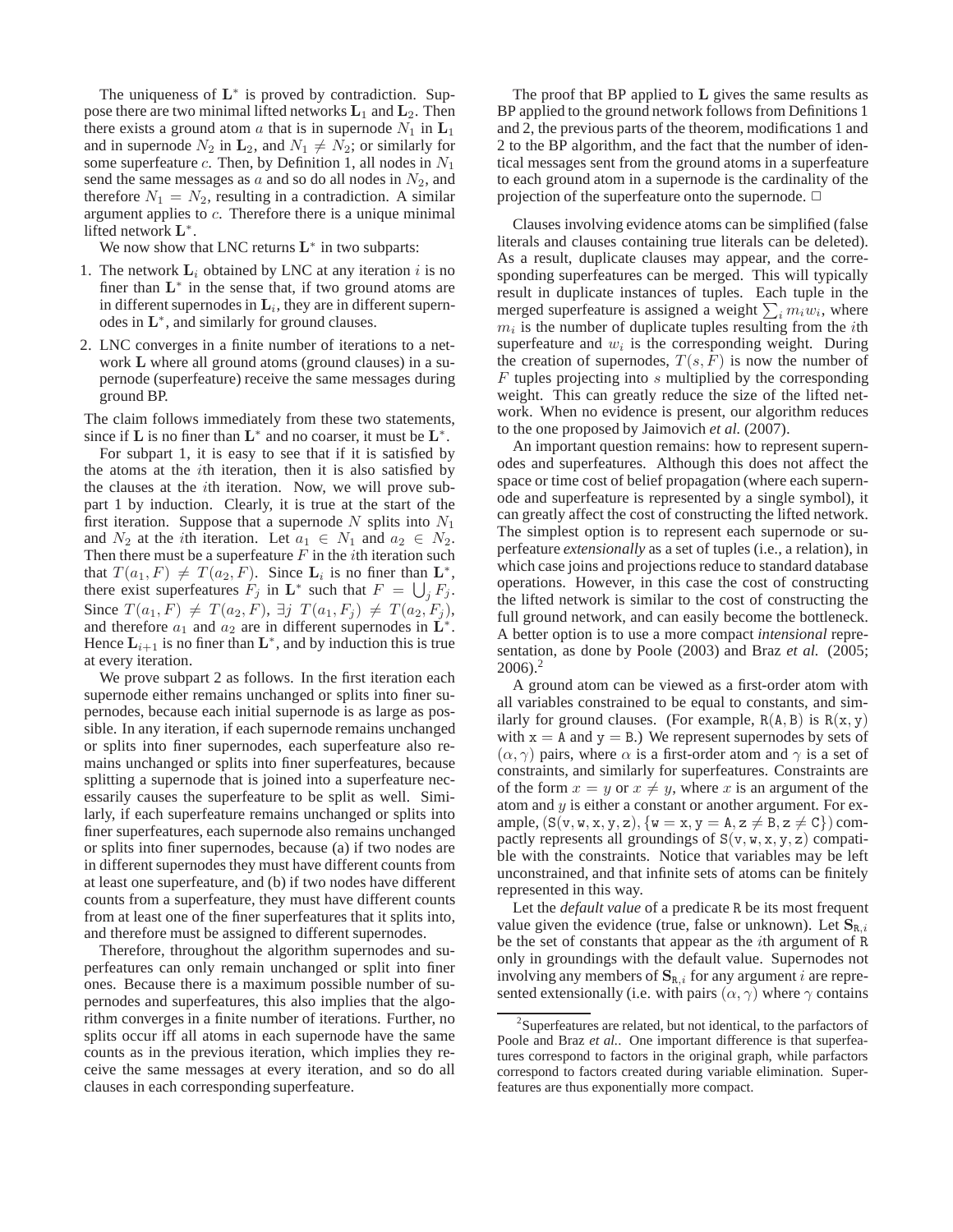a constraint of the form  $x = A$ , where A is a constant, for each argument x). Initially, supernodes involving members of  $S_{R,i}$  are represented using  $(\alpha, \gamma)$  pairs containing constraints of the form  $x \neq A$  for each  $A \in \mathbb{C} \setminus S_{R,i}$ .<sup>3</sup> When two or more supernodes are joined to form a superfeature  $F$ , if the kth argument of F's clause is the  $i(j)$ th argument of its *j*th literal,  $S_k = \bigcap_j S_{r(j),i}$ , where  $r(j)$  is the predicate symbol in the jth literal.  $F$  is now represented analogously to the supernodes, according to whether or not it involves elements of  $S_k$ . If F is represented intensionally, each  $(\alpha, \gamma)$ pair is divided into one pair for each possible combination of equality/inequality constraints among the clause's arguments, which are added to  $\gamma$ . When forming a supernode from superfeatures, the constraints in each  $(\alpha, \gamma)$  pair in the supernode are the union of (a) the corresponding constraints in the superfeatures on the variables included in the supernode, and (b) the constraints induced by the excluded variables on the included ones. This process is analogous to the shattering process of Braz *et al.* (2005).

In general, finding the most compact representation for supernodes and superfeatures is an intractable problem. Investigating it further is a direction for future work.

## **Experiments**

We compared the performance of lifted BP with the ground version on three domains. All the domains are loopy (i.e., the graphs have cycles), and the algorithms of Poole (2003) and Braz *et al.* (2005; 2006) run out of memory, rendering them inapplicable. We implemented lifted BP as an extension of the open-source Alchemy system (Kok *et al.* 2007). Since our algorithm is guaranteed to produce the same results as the ground version, we do not report solution quality. Diagnosing the convergence of BP is a difficult problem; we ran it for 1000 steps for both algorithms in all experiments. BP did not always converge. Either way, it was marginally less accurate than Gibbs sampling. The experiments were run on a cluster of nodes, each node having 3.46 GB of RAM and two processors running at 3 GHz.

## **Entity Resolution**

Entity resolution is the problem of determining which observations (e.g., records in a database) correspond to the same objects. This problem is of crucial importance to many large scientific projects, businesses, and government agencies, and has received increasing attention in the AI community in recent years. We used the version of McCallum's Cora database available on the Alchemy website (Kok *et al.* 2007). The inference task was to de-duplicate citations, authors and venues (i.e., to determine which pairs of citations refer to the same underlying paper, and similarly for author fields and venue fields). We used the MLN (formulas and weights) used by Singla and Domingos (2005) in their experiments. This contains 46 first-order clauses stating regularities such as: if two fields have high TF-IDF similarity, they are (probably) the same; if two records are the same, their fields are the same, and vice-versa; etc.

# **Link Prediction**

Link prediction is an important problem with many applications: social network analysis, law enforcement, bibliometrics, identifying metabolic networks in cells, etc. We experimented on the link prediction task of Richardson and Domingos (2006), using the UW-CSE database and MLN publicly available from the Alchemy website (Kok *et al.* 2007). The database contains a total of 2678 groundings of predicates like: Student(person), Professor(person), AdvisedBy(person1, person2), TaughtBy(course, person, quarter), Publication (paper, person) etc. The MLN includes 94 formulas stating regularities like: each student has at most one advisor; if a student is an author of a paper, so is her advisor; etc. The task is to predict who is whose advisor, i.e., the  $AdvisedBy(x, y)$  predicate, from information about paper authorships, classes taught, etc. The database is divided into five areas (AI, graphics, etc.); we trained weights on the smallest using Alchemy's default discriminative learning algorithm, ran inference on all five, and averaged the results.

#### **Social Networks**

We also experimented with the example "Friends & Smokers" MLN in Table 1. The goal here was to examine how the relative performance of lifted BP and ground BP varies with the number of objects in the domain and the fraction of objects we have evidence about. We varied the number of people from 250 to 2500 in increments of 250, and the fraction of known people  $KF$  from 0 to 1. A  $KF$  of r means that we know for a randomly chosen  $r$  fraction of all people (a) whether they smoke or not and (b) who 10 of their friends are (other friendship relations are still assumed to be unknown). Cancer $(x)$  is unknown for all x. The people with known information were randomly chosen. The whole domain was divided into a set of friendship clusters of size 50 each. For each known person, we randomly chose each friend with equal probability of being inside or outside their friendship cluster. All unknown atoms were queried.

## **Results**

Results on all domains are summarized in Table 3. The Friends & Smokers results are for 1000 people and  $KF =$ 0.1; the Cora results are for 500 records. All results for Cora and Friends & Smokers are averages over five random splits. <sup>4</sup> LNC with intensional representation is comparable in time and memory with the extensional version on Cora and UW-CSE, but much more efficient on Friends & Smokers. All the results shown are for the intensional representation. LNC is slower than grounding the full network, but BP is much faster on the lifted network, resulting in better times in all domains (by two orders of magnitude on Friends & Smokers). The number of (super) features created is much smaller for lifted BP than for ground BP (by four orders of magnitude on Friends & Smokers). Memory (not reported here) is comparable on Cora and UW-CSE, and much lower for LNC on Friends & Smokers. Figure 1 shows how network size varies with the number of people in the Friends

 $3$ In practice, variables are typed, and C is replaced by the domain of the argument; and the set of constraints is only stored once, and pointed to as needed.

<sup>4</sup> For Cora, we made sure that each actual cluster was either completely inside or outside each split.